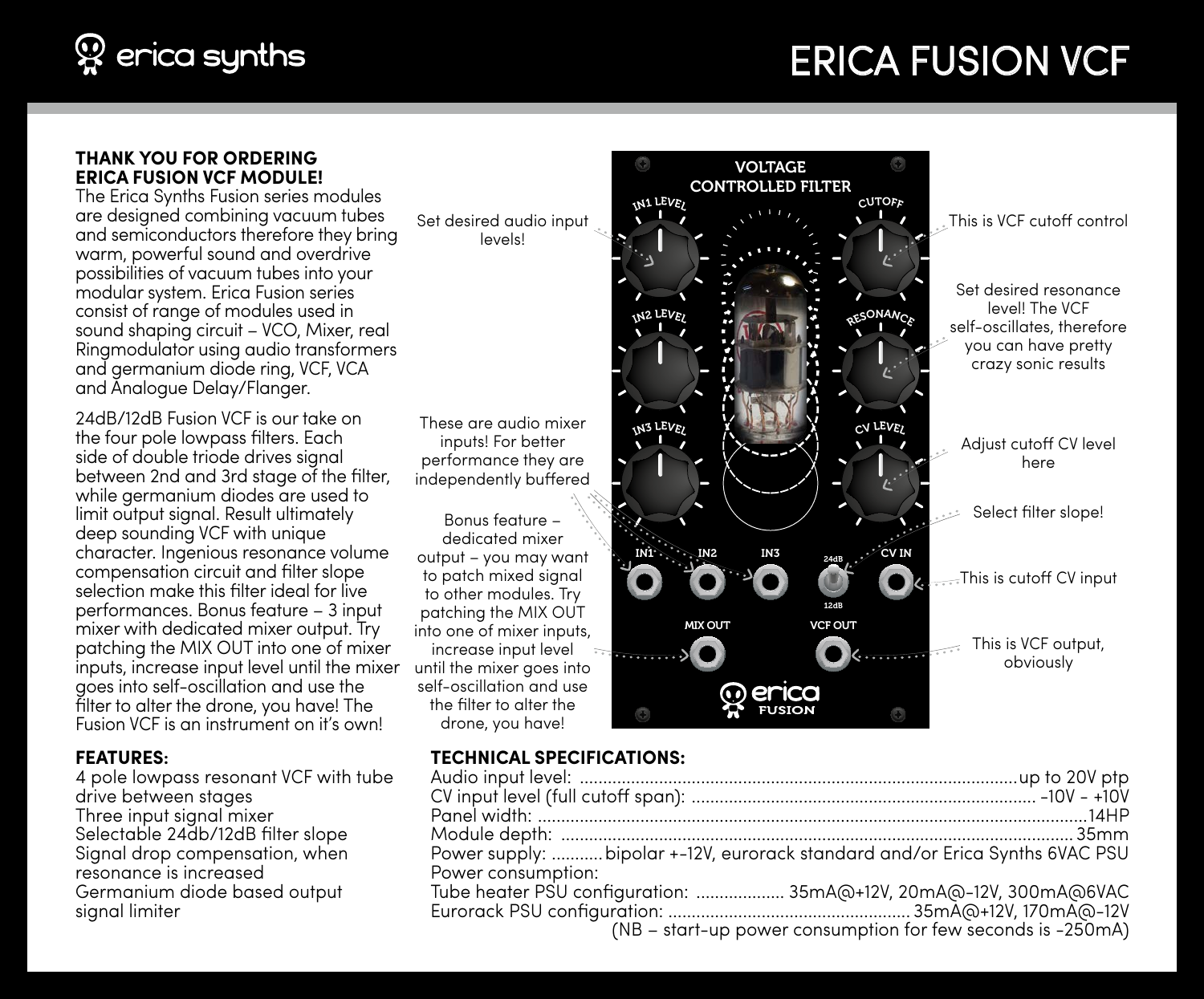# $\mathfrak P$  erica synths

## Erica Fusion VCF

You can configure Erica Fusion modules for two PSU options.

- 1. When used with easy to install 6VAC Erica Tube heater PSU, Fusion modules have insignificant (max 35 mA) power consumption from eurorack PSU. Erica Fusion 6VAC PSU is designed to power up to 7 Erica Fusion modules, but your eurorack case needs 220VAC or 110VAC routed inside the case (this is typical for most Doepfer cases and some other producers that use switching PSU). Latest Erica Synths cases have Fusion tube heater connectors on integrated PSU boards.
- 2. When configured to work with standard +-12V eurorack PSU, power consumption is about 35mA@+12V and 170mA@-12V, and you do not need to install Fusion PSU. This configuration is the best for Make Noise and similar PSU systems that route only +12V in the case and use switching ICs to generate +-12V. THIS IS OUR DEFAULT PSU CONFIGURATION.

For +-12V operation install 2 jumpers on the Fusion PSU connector on the left side as shown on the picture! For 6VAC operation from the Fusion PSU, install jumpers on the right side. Also, you can refer to small 12V or 6V notes next to jumpers



For +-12V operation install 2 jumpers on the Fusion PSU connector as shown on the picture. If you use this module with the Erica Fusion PSU, no need to install these jumpers. You connect Fusion PSU ribbon cable here.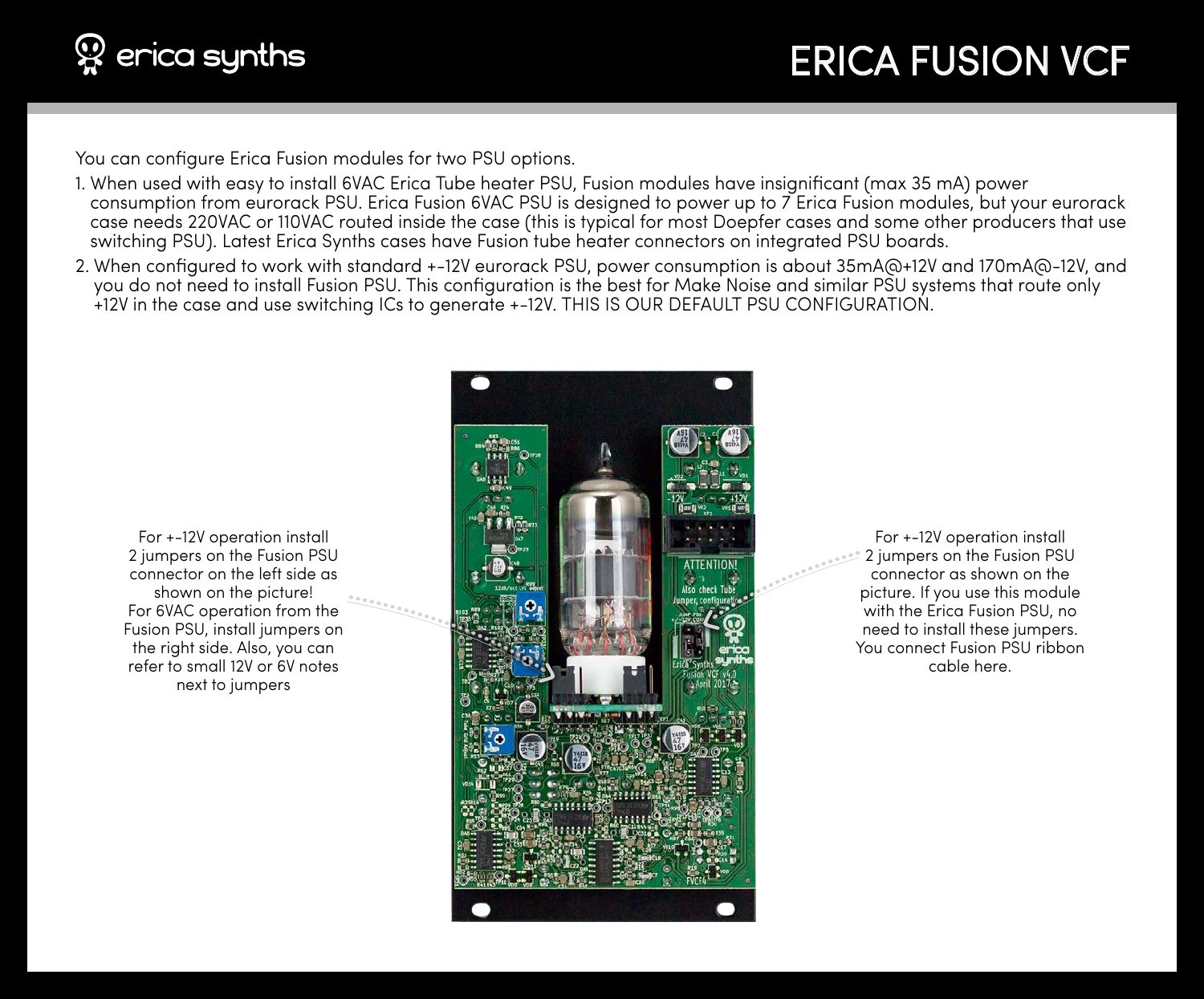# Erica Fusion VCF

### ERICA FUSION 6VAC PSU INSTALLATION

It is advised that installation is performed by person, who has experience working with 220/110V voltages. Before installing the PSU, make sure your modular system is turned off and disconnected from wall power socket.

Follow simple instructions below, and you will not go wrong with the installation!



Use spacers and screws supplied with the Erica Fusion PSU kit to fix it in your modular case next to the eurorack power supply unit!



Disconnect 220/110V wires from eurorack **PSU!** 

Connect 220/110V wires to relevant lugs of Erica Fusion PSU!



Use wires supplied with the Erica Fusion PSU kit to connect eurorack PSU to relevant lugs on the Fusion PSU module!



One side of Erica Fusion PSU 6VAC output has to be connected to the GND of your modular system. Use the wire supplied with the kit to do so. Since 6VAC circuit is isolated, if you connect this wire somewhere incorrectly. But that may affect quality of sound of Erica Fusion models.



Congratulations, you have completed installation of Erica Fusion 6VAC PSU! Now you can try modules!